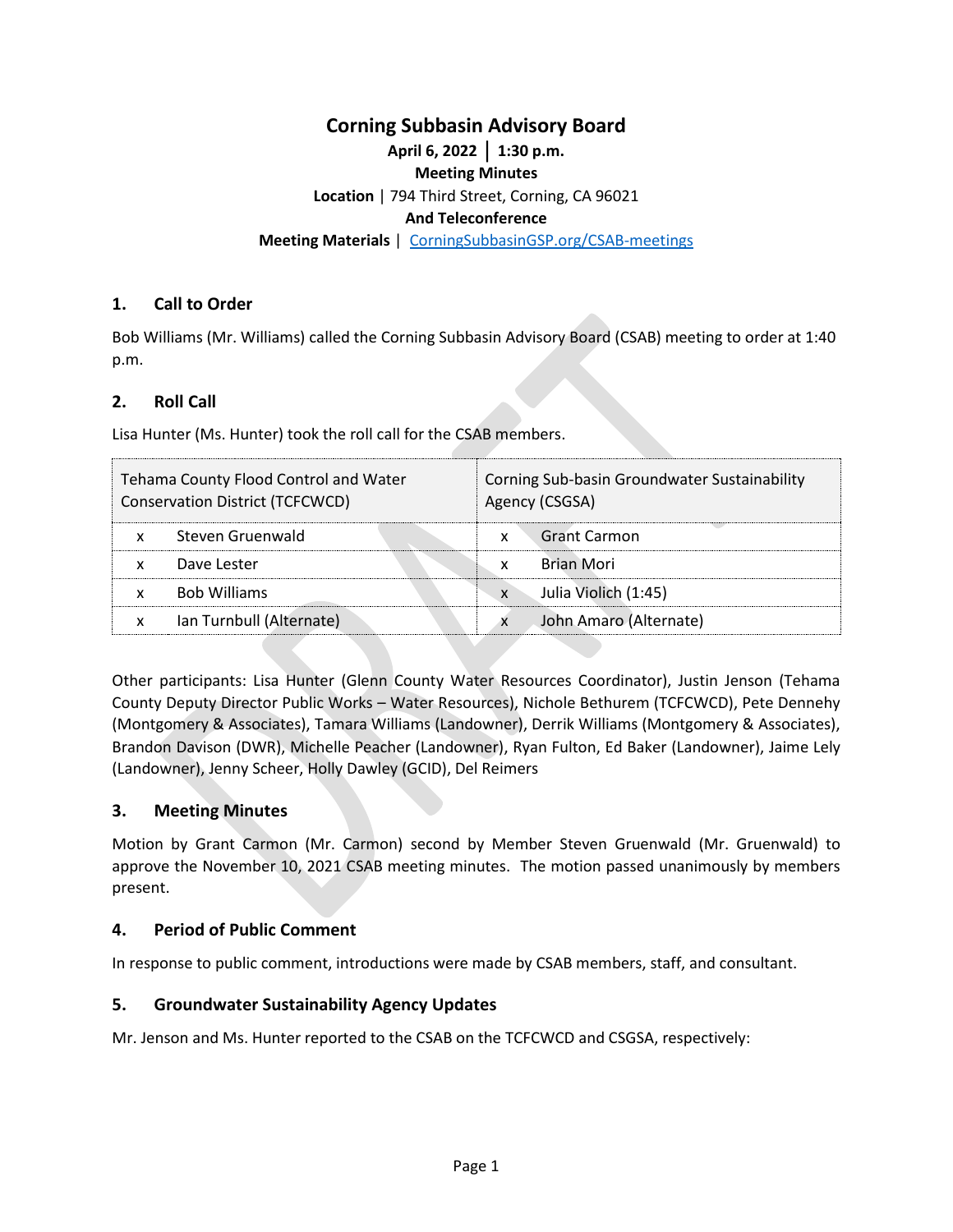# **TCFCWCD**

- The Data Management System is being finalized to allow public access to data incorporated into all Tehama County GSPs, including the Corning Subbasin.
- The GSA is working on current regulatory issues including managing well installation sustainably.
- The GSA continues to work on funding mechanisms.

# **CSGSA**

- The last CSGSA meeting was held in March; the focus is shifting from planning to implementation and focusing on high priority tasks, specifically funding and administration.
- Following the release of Executive Order N-7-22, Glenn County and the GSA are working to determine how the GSA will fit into the County well permitting process.

In response to questions, Mr. Jenson provided an overview of Tehama County's proposed well regulation, noting permits that meet the sustainability requirements outlined in Sections 9a and 9b of the Executive Order will be issued.

Brian Mori (Mr. Mori) discussed the polygon approach being used for the Tehama County well ordinance. Mr. Jenson discussed the data gathering and influence areas comprised of nine 640-acre square sections developed by Luhdorff & Scalmanini.

In response to Mr. Carmon, Mr. Jenson stated the Commission approved the regulation and it will be presented to the TCFCWCD Board and follow the required public hearing process.

Julia Violich joined the meeting at 1:45 p.m.

Mr. Gruenwald stated he would like to see Glenn and Tehama collaborating on well permit regulations.

Mr. Gruenwald and Mr. Turnbull discussed concerns about not having exemptions for replacement wells and replacements being considered new wells.

Tamara Williams requested clarification that new ag well permits will not be issued in Tehama County until the well permit process is approved. Mr. Jenson stated no non-domestic wells can be drilled. In response to Mr. Gruenwald, Mr. Jenson stated permits that have been issued remain valid until the expiration date.

# **6. Approve 2022 Corning Subbasin Advisory Board Meeting Schedule**

Ms. Hunter stated the schedule presented was developed by staff; discussion from the CSAB is appreciated.

Following discussion, it was determined the CSAB should meet every other month and re-consider the schedule at the September meeting.

Motion by Mr. Lester, second by Mr. Carmon to set the next CSAB meetings for June 8 and September 7, 2022. The motions passed unanimously by members present.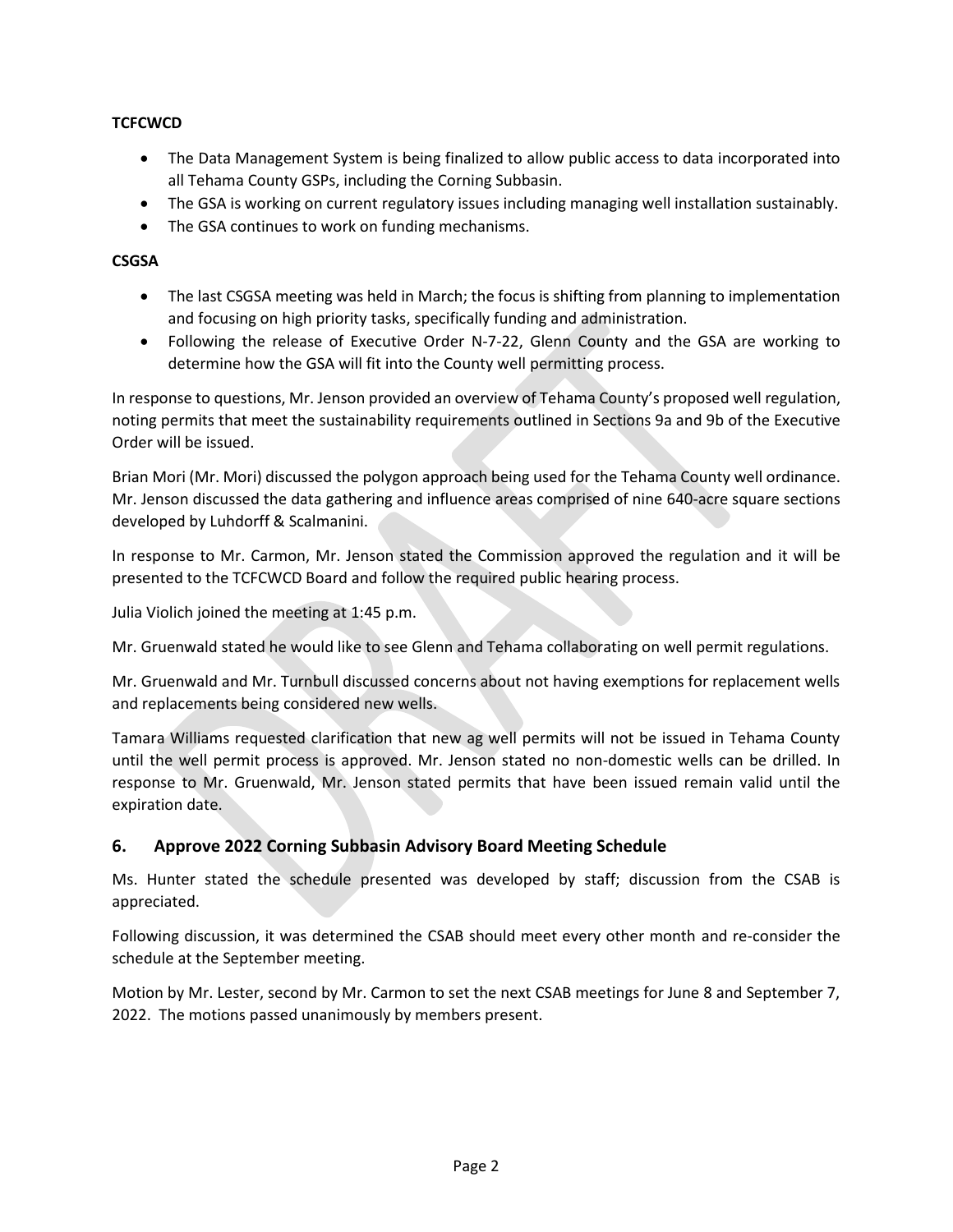# **7. Presentation: Corning Subbasin Annual Report- Water Year 2021**

Pete Dennehy (Mr. Dennehy) gave a presentation on the Corning Subbasin Groundwater Sustainability Plan Water Year (WY) 2021 Annual Report. Th[e presentation](https://www.corningsubbasingsp.org/_files/ugd/c88b6b_6ae18586c2494906a8acbc7e7179da43.pdf) included the following slides: Annual Report Purpose, Presentation Outline, WY 2021: Precipitation and Water Use, Groundwater Extraction (~257,200 AF), Surface Water Use (~12,200 AF), Total Water Use (~270,000 AF), Groundwater Conditions Summary, Groundwater Levels, Depletion of Interconnected Surface Water, Change in Groundwater Storage, Groundwater Quality, Land Subsidence, Sustainable Management Criteria (SMC) Review, Sustainability Indicators & Metrics, Managing Groundwater with Groundwater Levels SMC, Progress Towards Sustainability, and Other GSP Implementation Tasks.

Following Mr. Dennehy's presentation, the following discussion ensued:

Mr. Mori discussed the anomaly in the DWR contour map in the Stony Creek area does not take into account the physical characteristics and depth of the gravel strata. Mr. Gruenwald asked if the anomaly extended north. Discussion ensued on methods for contour mapping and groundwater levels in the area.

A meeting participant asked if there is data available on the wells going dry south of Woodson Bridge. Mr. Dennehy stated dry well data was not compiled as part of the annual report. In response, Mr. Jenson discussed the dry well data shown on the DWR data portal.

Ed Baker (Mr. Baker) discussed global warming and aero spraying to block weather patterns going west to east.

Del Reimers asked if the number of acres being flood irrigated or using micro-sprinklers was studied as part of the annual report. Mr. Dennehy stated irrigation practices were not studied as part of this process.

Mr. Reimers commented on the current dry period and Stony Creek flow and expressed interest in beginning recharge projects, capitalizing on studies that have already been done.

Mr. Williams discussed a lack of communication between the Army Corps of Engineers, the Bureau of Reclamation, and the Department of Water Resources regarding Black Butte Lake and water coming through the Corning Canal. Mr. Williams discussed the cost of surface water and the need for communication to develop effective recharge projects.

Jenny Scheer (Ms. Scheer) commented on the Total Water Use ~270,000 AF slide, and discussion ensued about surface water use, model data, and water use information included in the annual report. Discussion continued regarding he difference in methodology and assumptions used to calculate water use in the GSP versus the annual report and it was clarified this topic would be explored further in future updates.

Due to technical difficulties, Ms. Williams submitted the following questions via chat: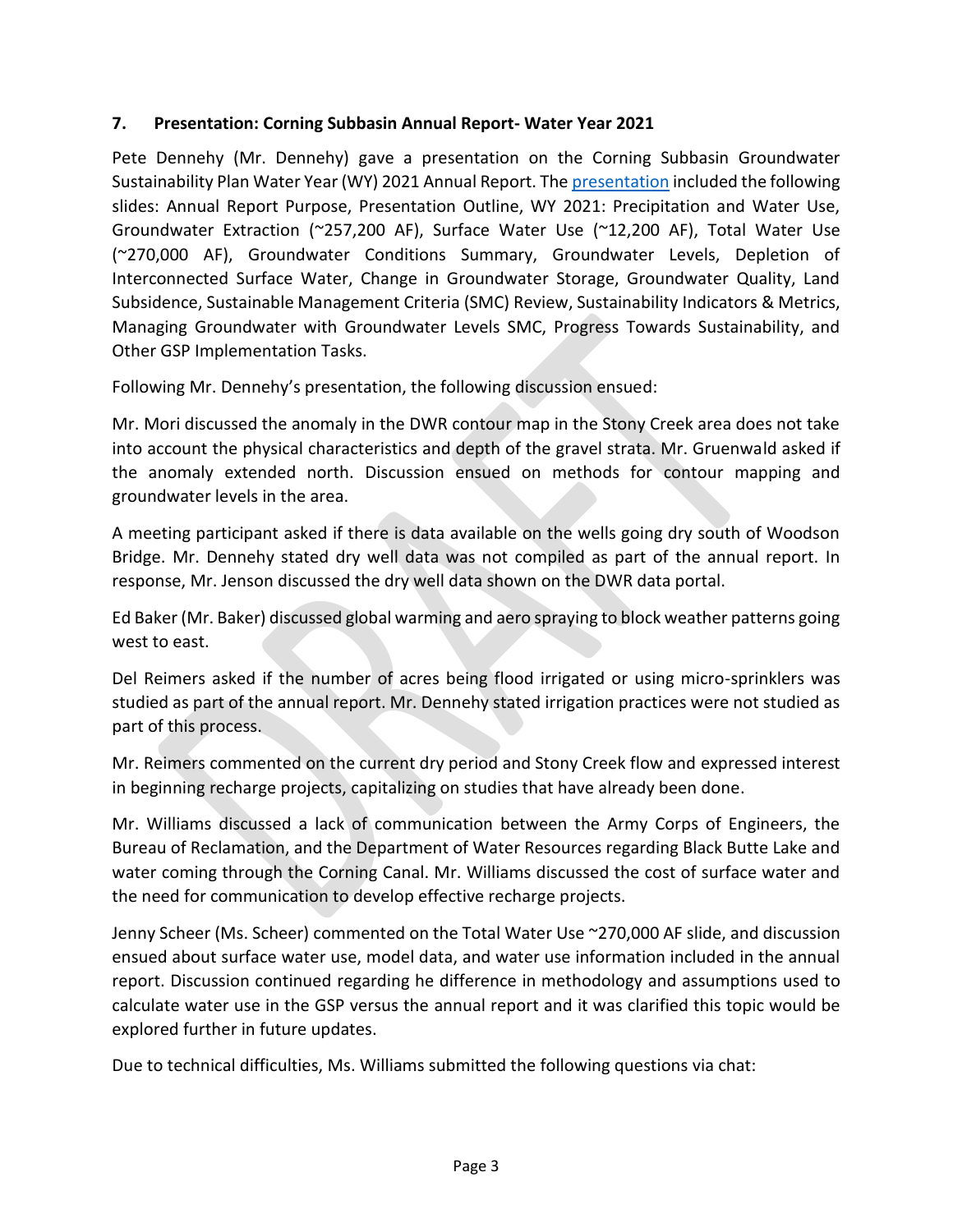1. Total Water Use graph seems misleading, given the differing computation methodologies pre- and post-2015. How big an increase in GW extraction do you think really happened since 2014?

Mr. Dennehy stated relative water use can give you an idea of how much groundwater extraction has increased over that time period (how much water is used each year and subtracting surface water use). Mr. Dennehy the data will be reassessed when the model is updated.

2. The use of DWR broad-brush GW level maps seems to really give us a scary picture in terms of WL decline and change in storage. How will we address that in future annual reports? Are other subbasins having the same problem?

Mr. Dennehy commented he is unaware what other GSAs have included in their annual reports. Mr. Dennehy stated the consultant team can produce future contour maps.

3. On slide #19, it seems like we are turning a blind eye by not calling out the Fall 2021 decline below the MT. (I do think it is addressed in the text of the report). Can we consider changing the Fall comparison to September so that the Annual Report discussions aren't a year behind for the 3 WL-based SMCs, or is the October comparison dictated by the State?

Mr. Dennehy stated the Fall comparison is what was included in the GSP as it is when levels are typically the lowest and DWR typically consistently collects data in October. Mr. Dennehy commented measurements could be collected at the end of September.

In response to Mr. Gruenwald, Mr. Dennehy stated the crop data was obtained from the 2018 Land IQ crop map and uses the crop coefficients from the groundwater model.

Mr. Jenson emphasized the data will be re-evaluated as part of the 5-year update.

Mr. Williams suggesting adding a line showing "normal" conditions to the graphics as shown on slide 5. Mr. Dennehy responded the water year type designation comes from DWR, but could be clarified. If was further suggest that "normal" may be defined as "average" conditions.

# **8. Corning Subbasin Advisory Board Member Reports and Comments**

Mr. Carmon asked Tehama County representatives to provide an update on the Tehama County funding mechanism discussions. Mr. Lester responded that a 29 cent per acre fee will be placed on the tax roll and will be reviewed in three years with the goal of having a well charge in the future based on size and use. Mr. Mori asked with proposition this fee mechanism follows; whereby, Mr. Jenson stated Proposition 26 requirements.

# **9. Next Meeting**

The next CSAB meeting will be held June 8, 2022.